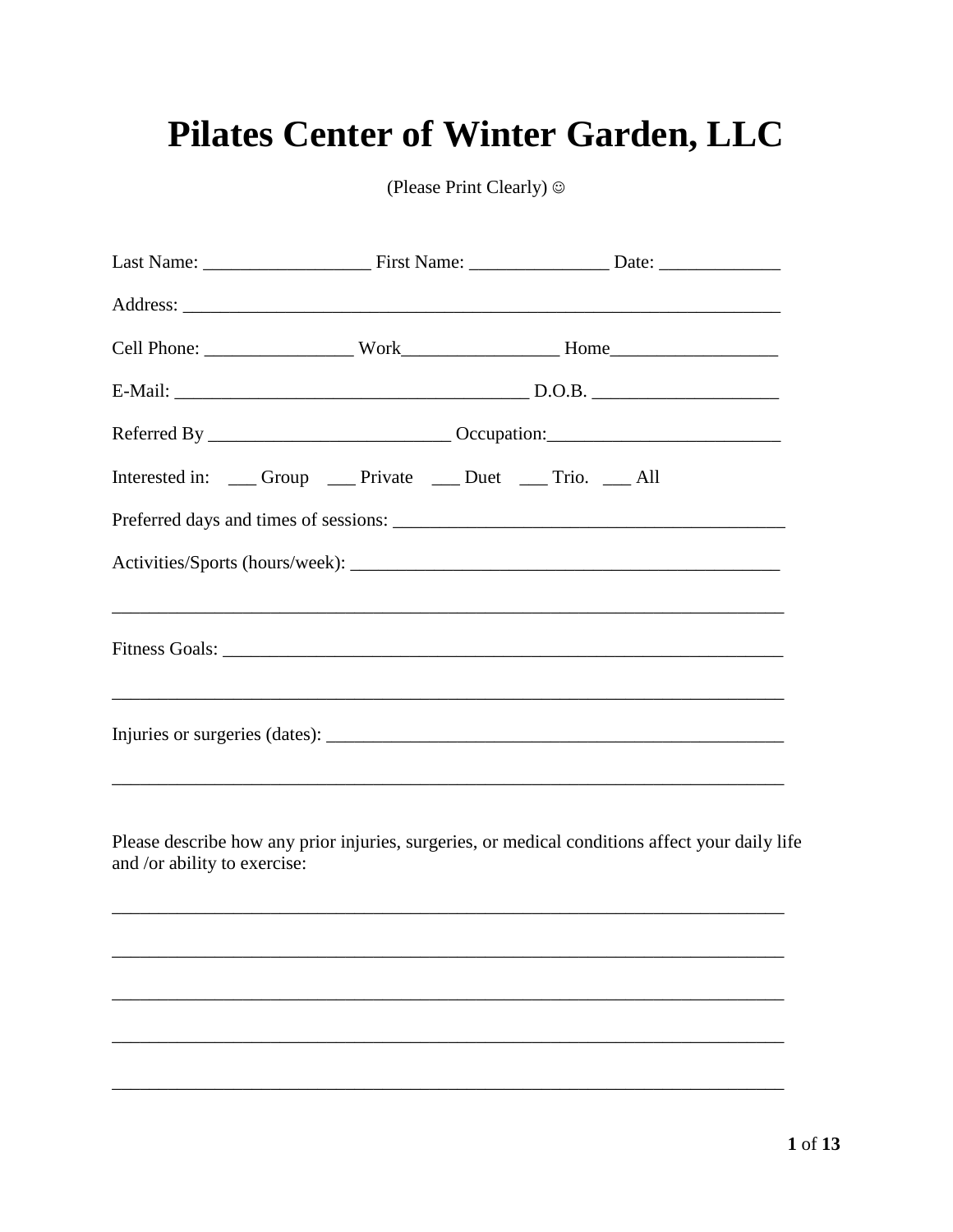Current medications, Supplements:

| Are you currently under the care of a physician? |                                                                                                                                                                                                                                                                                               |
|--------------------------------------------------|-----------------------------------------------------------------------------------------------------------------------------------------------------------------------------------------------------------------------------------------------------------------------------------------------|
|                                                  | If so, for what condition(s): $\frac{1}{1}$ = $\frac{1}{1}$ = $\frac{1}{1}$ = $\frac{1}{1}$ = $\frac{1}{1}$ = $\frac{1}{1}$ = $\frac{1}{1}$ = $\frac{1}{1}$ = $\frac{1}{1}$ = $\frac{1}{1}$ = $\frac{1}{1}$ = $\frac{1}{1}$ = $\frac{1}{1}$ = $\frac{1}{1}$ = $\frac{1}{1}$ = $\frac{1}{1}$ = |
|                                                  |                                                                                                                                                                                                                                                                                               |
|                                                  |                                                                                                                                                                                                                                                                                               |
|                                                  |                                                                                                                                                                                                                                                                                               |
|                                                  |                                                                                                                                                                                                                                                                                               |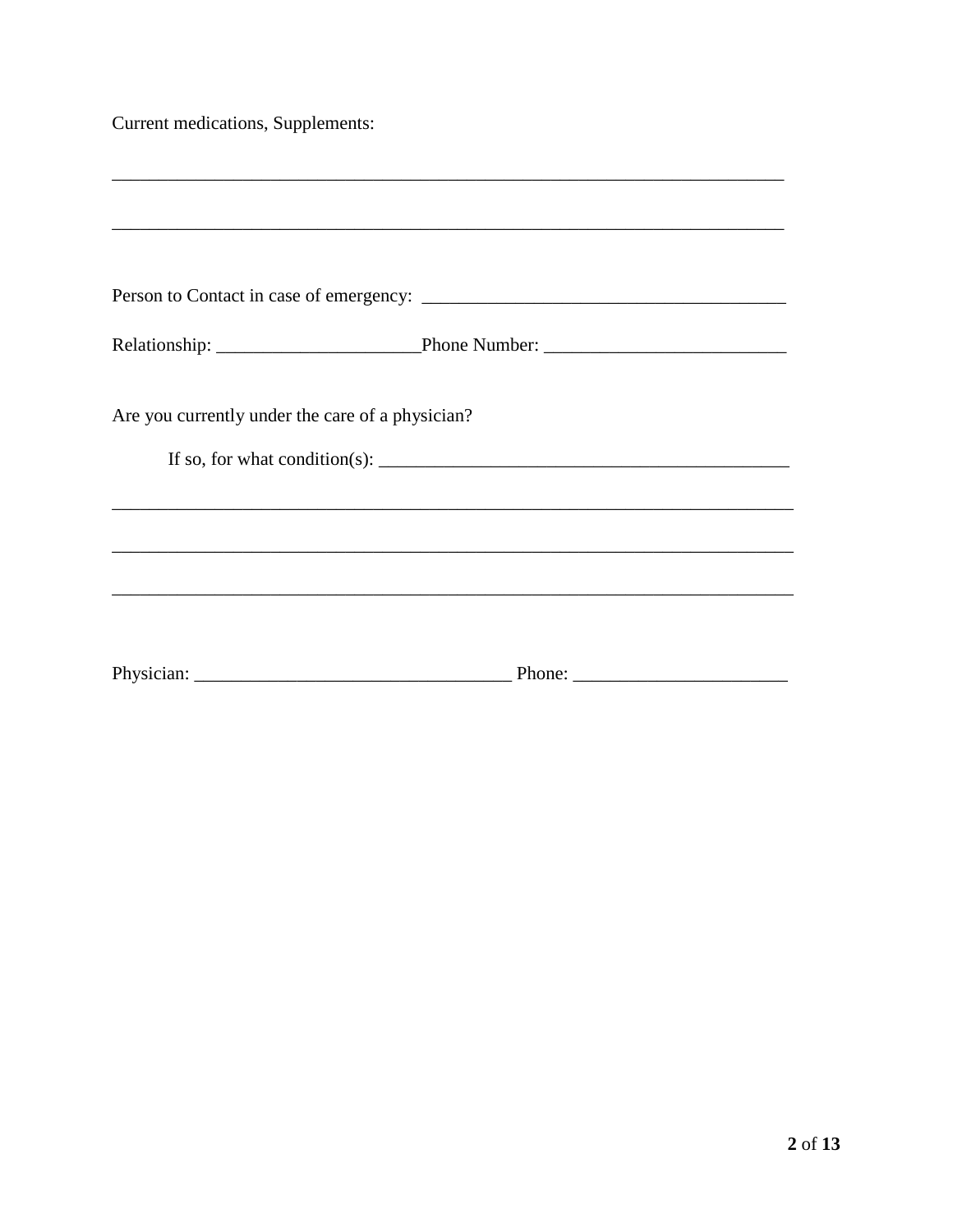# Studio Info

### Sessions and Classes

- **Clean non-slip gripper toe socks** are to be worn at all times. You can purchase before your appointment, or they will be available for purchase at the studio.
- **Hydration-** There is a drinking fountain at the studio to keep you hydrated. We recommend you create the habit of bringing water with you wherever you go, carrying water with you in BPA-free plastic or stainless steel is best, instead of glass, as people are in socks in the studio.
- **Scents and perfumes are prohibited** in class, in order to assure that students with allergies can participate in sessions.
- If wearing makeup, or lotion, please put a **washcloth under your face**, since it tends to be very difficult to remove from the equipment.
- Students agree to **wipe down** mat, equipment, and pads thoroughly after each session, including private sessions.
- All **sessions are 50 minutes** in length to allow for ease in transitions for all students and instructors. Regardless of arrival time, sessions will end at the scheduled time. Please arrive 5 minutes before your scheduled session.
- In a group class, students are required to ask for any modifications he or she feels are needed to perform the exercise safely. A student should never attempt to perform an exercise he or she feels uncomfortable performing either in group, semi-private, or private sessions. It's ok to sit one out or ask for a modification! If unsure about an exercise, don't attempt it. Instead, take a water break or stretch in a way you know is safe and effective. Students may also opt to schedule a private session to receive any extra help needed.
- Please make every effort to join a semi-private or group class on time, and remain until the end of the cool down to avoid potential for injury or disruption to your fellow students.
- If a student is late for a session, the instructor will provide as much of the session as possible within the scheduled appointment window. If you are more than 20 minutes late, the trainer may leave the premises and the scheduled session will be forfeited and deemed a no-show appointment.
- If the trainer is ever late more than you believe is acceptable, or if you have any other issue with your trainer, please contact the studio owner as soon as possible, so she may rectify any issues.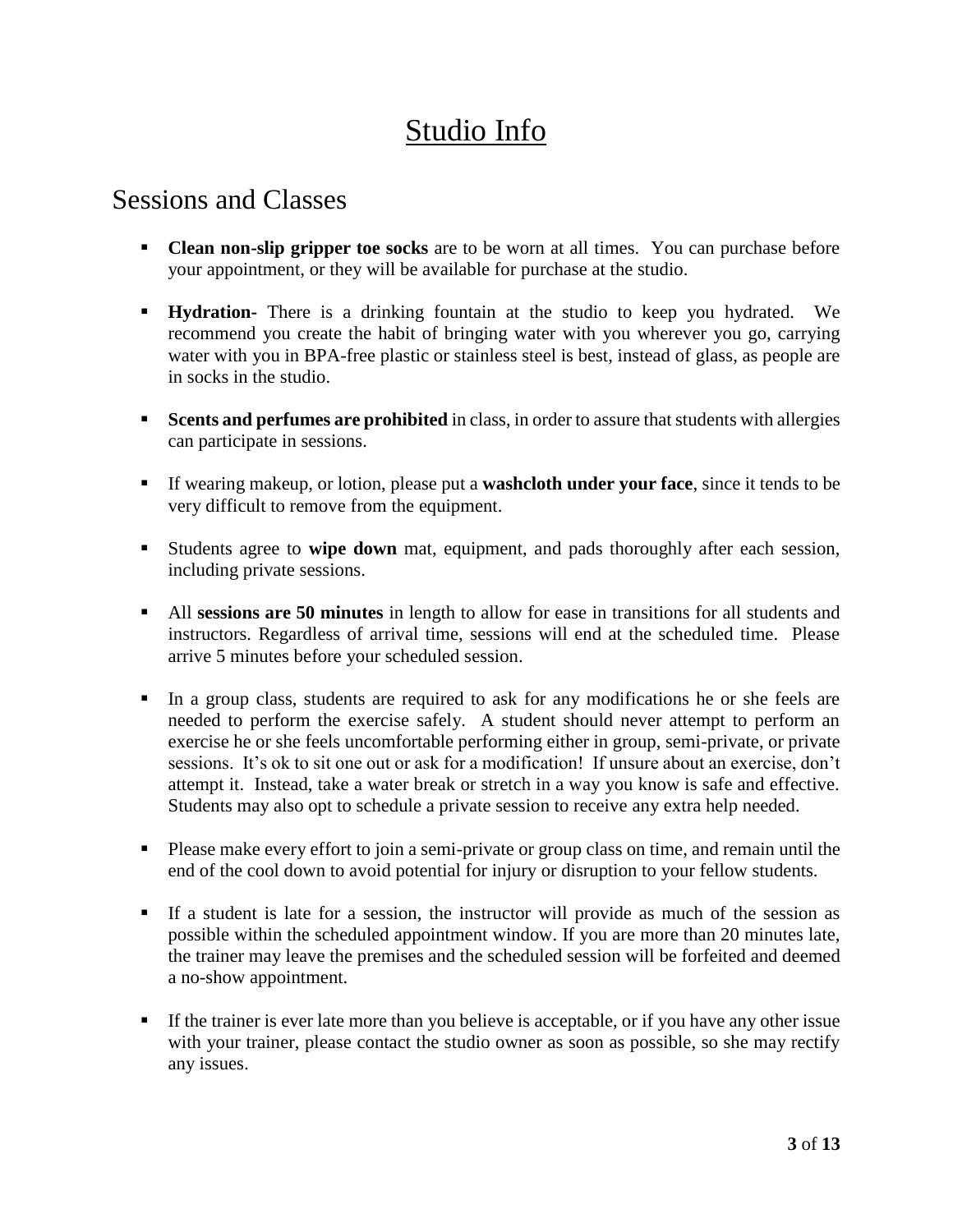- In a group class, the instructor is only able to perform one warm-up. If late to class, it is the student's responsibility to fully warm-up on the mat, in a non-distracting way to other class members, until he or she feels warm, flexible, and safe to join the class.
- We want everyone to have a positive experience at our studio. Please keep talking to a minimum and at an appropriate noise level.
- For safety, children are not permitted in the studio.
- Please go slowly in the parking lot, and when pulling in and out of it, for safety.
- Also, for safety and focus, please ONLY use fitness trackers during your workout that have a DO NOT DISTURB feature so you can track your efforts, but keep other personal thoughts out of your much needed concentration. They are very distracting and unsafe. Please remove them before your session.
- Only water in the studio, please; no gum, candy or food. Please eat before your session.
- **PCWG** cannot be responsible for lost or stolen items. Please do not bring items of great value into the studio.
- **Clean** clothing, toe socks, and **effective** deodorant are required always. **: )** Studio showers are not permitted.
- Students are not permitted to record audio, or video, or take still photos in or on the premises of PCWG. Students grant PCWG the perpetual, non-exclusive, and world-wide right to use and publish student's name, likeness, photograph, and image, in any medium now known or hereafter developed, in connection with the advertising and promotion of PCWG. PCWG may take photos during sessions in the studio and online, quietly, as to not disturb your focus.
- Please, **for the safety of yourself and others, SILENCE all cell phones completely, including vibration and alerts.** If needed for an emergency, please keep your phone tucked away, but near you, and check for activity periodically.
- PCWG does not communicate via text, **please EMAIL or CALL the studio ONLY**. The system will generate appointment reminders; you may turn them off, if you wish.
- PCWG is **OPEN Monday-Saturday, New Year's Day, July 4th, Labor Day, MLK Day, Memorial Day, etc.**
- PCWG is **CLOSED every Sunday; Thanksgiving, the Friday after Thanksgiving; and the Christmas Season, from Dec 23rd thru Dec 25th. We will re-open Dec 26th .**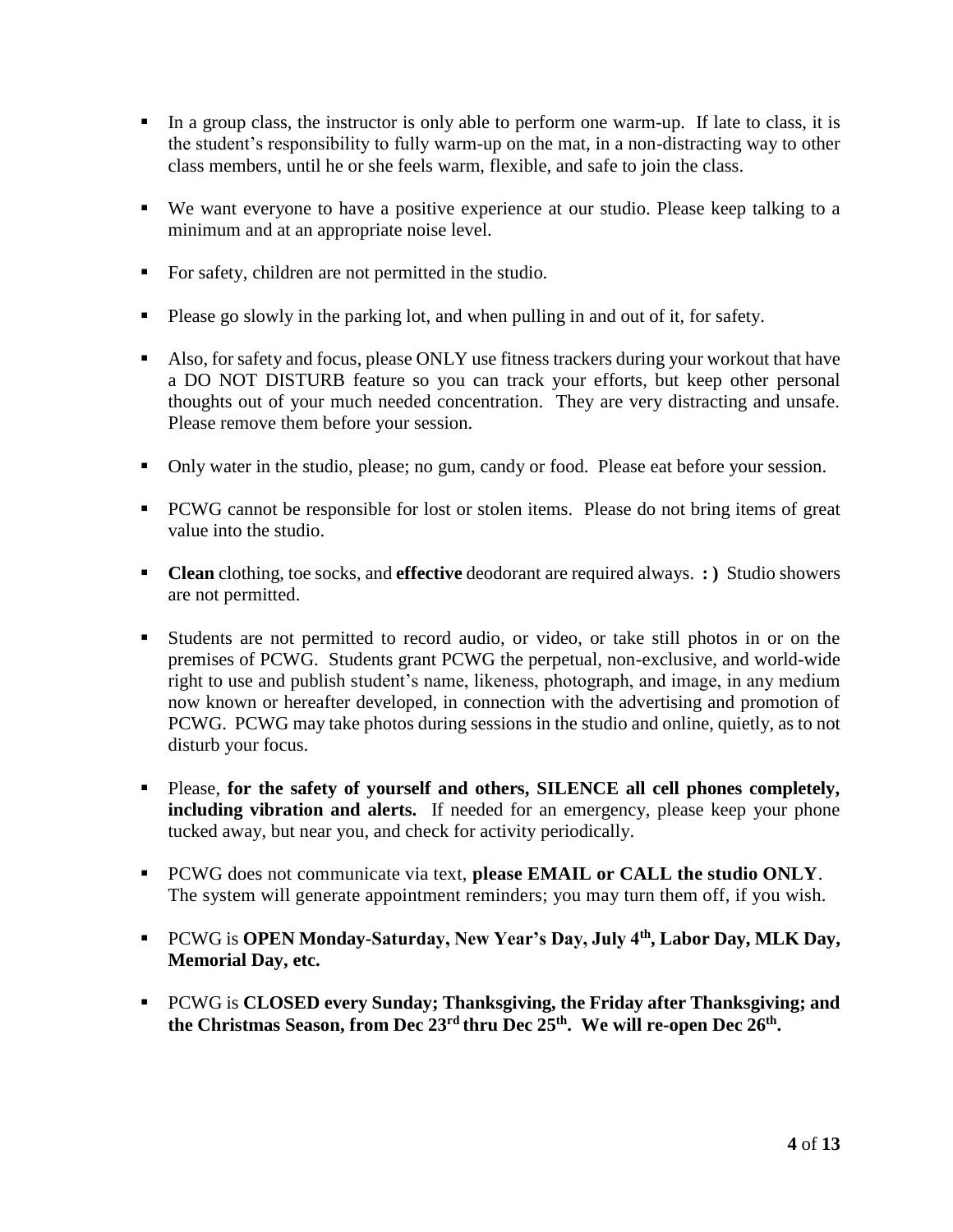## Medical Freezes & Clearances

- It is necessary to inform your instructor of any changes in your health or medical status!
- Your safety is of utmost importance. We always recommend that students seek medical advice from qualified medical professionals before beginning any exercise program. There are times when the instructor will deem it necessary to obtain a clearance from a physician prior to the student taking any pilates session. It is the student's responsibility to choose to comply.
- If a student furnishes a physician's order that advises the student cease or postpone his/her lessons, a medical freeze will be put on file for 90 days. If the student does not have a session scheduled within 45 days, after the 90 Day Freeze, the student forfeits any sessions remaining on the package.

After a medical freeze (no matter the time), a student is required to take at least one private session before returning to group or semi-private sessions to go over any new modifications that will be needed, and to make sure group/semi-private is the best option. A Medical Clearance Form will need to be on file to restart exercising after a medical freeze.

- If a student has not consistently taken pilates at Pilates Center of Winter Garden for more than 3 months, a private session will need to be completed before restarting a group or semi-private session.
- Pilates Center of Winter Garden may restrict usage of facilities, or require additional written medical approval from a physician, if it appears a student may be in danger from excessive exercise, or not adequately meeting his or her nutritional needs.

### Inclement Weather

- Every possible effort will be made to remain open in the event of a storm. For sessions during the day, we follow Orange County Public School District's weather cancelations; for evening sessions, we follow Valencia College's. Please check before coming to your session in the event of an approaching storm.
- If you would like to attend your session, and the school district is closed, please email or call the studio; we will make an effort to accommodate your request by staying open for your scheduled appointment.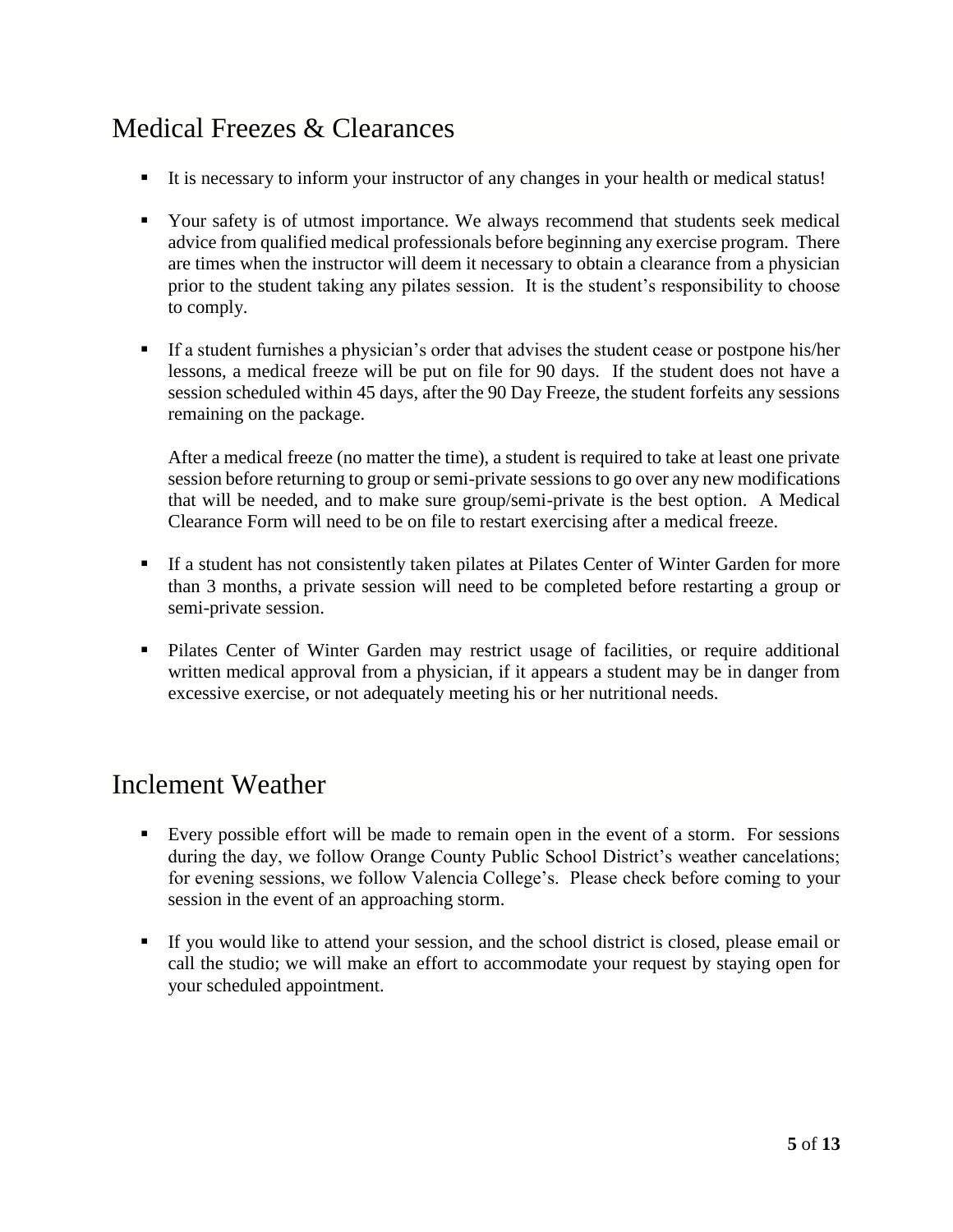### Pre- and Post-natal Mothers

 It is required that all expecting mothers consult with a medical professional and sign a Medical Clearance Document every trimester, before exercising. Post-natal mothers must also fill out the Medical Clearance Document, prior to beginning or restarting sessions at PCWG.

### Levels and Abilities

- Participants must be given instructor approval before advancing into a higher level class.
- Instructors at times may recommend a student review a level, if it is determined that a client could benefit from a previously taken class.
- Duets & Semi-private sessions are comprised of partners with similar goals and abilities. Your instructor will be your guide.
- If you have any physical limitations or injuries, please consult your doctor before attending any pilates sessions. The need for modifications are the responsibility of the student. Requests are ALWAYS welcomed by your instructor. : ) Private sessions may be the best choice depending on the need at hand. Please ask your physician, first.

#### Scheduling, Cancellation & Financial Policies

 Kindly note that there is a **24 Hour Rescheduling or Cancellation** policy for any session you are unable to attend. Please EMAIL ALL cancelations and appointment reschedules. Verbal cancelations/reschedules are helpful, but not considered official. To avoid a charge, please always email your schedule changes.

If a student is feeling sick more than 24 hours before a session, it is best to cancel the session to avoid the late-cancellation charge. If feeling better the next day, email or call to see if the session time is still available.

Please remember, if a student cancels one appointment, only that one appointment is cancelled. Please be sure to cancel any further sessions that may become difficult to attend to avoid incurring a missed appointment charge.

If you feel you might be coming down with something, but aren't sure, you may opt to move your private session to online learning for gentle/restorative movement, or for an anatomy virtual classroom for discovery and learning.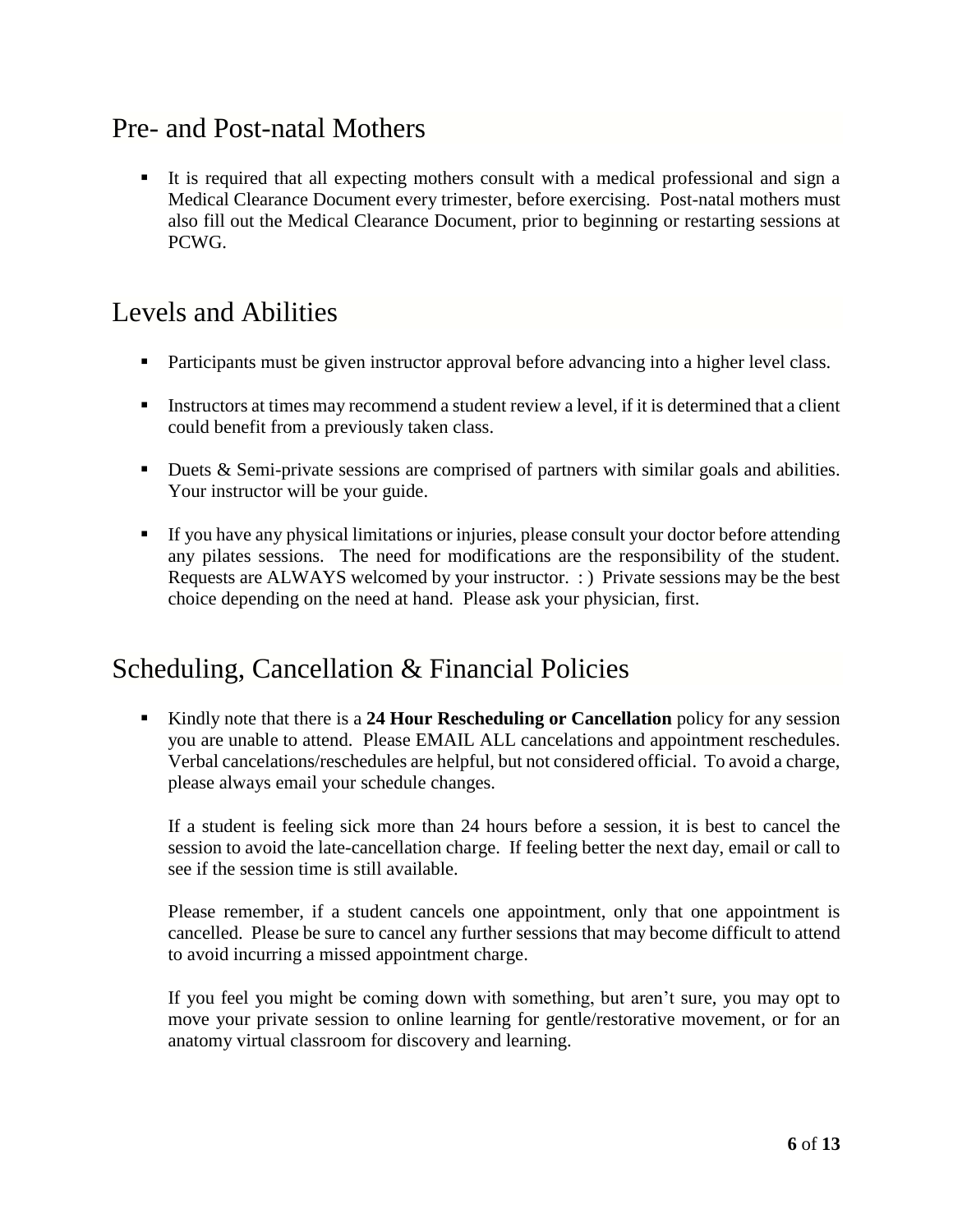If you're feeling even a little under the weather, PLEASE CANCEL YOUR SESSION. No one wants to be sick; and taking time off of work is not easy for some people. Thank you for your consideration.

\_\_\_\_\_\_\_\_\_\_\_ (please initial)

 Payment is due at time of service. If a student forgets payment, or if the session is missed and there are no remaining sessions in a previously purchased package, the credit card on file will be charge for a session at a SINGLE SESSION RATE and at an increased rate of 6% to cover credit card fee and extra admin time.

\_\_\_\_\_\_\_\_\_\_\_ (please initial)

 All sessions and packages have a **45-day expiration date**. Please be sure to **ONLY**  purchase a package if both student and instructor can schedule all of the sessions in the package within 45 days. If you make a cancelation to your regular schedule, your instructor cannot guarantee another time slot will be available for you to compete your missed session in the package before your session expires. - Please be mindful.

\_\_\_\_\_\_\_\_\_\_\_ (please initial)

 All sales are final. However, if a person living in the same household has completed Foundations of Movement, and is cleared by her/his instructor to take sessions, she or he may use the remaining package sessions by the original expiration date.

\_\_\_\_\_\_\_\_\_\_\_ (please initial)

 Students are responsible to keep a current email on file, and check it regularly for studio announcements, cancellations, and rescheduling. If the studio sends an email confirming a request for booking an appointment, and the student fails to attend, the appointment will be considered a no-show, and will be charged at the regular session rate. Same day appointments are on a first-come first-served basis. If we don't get a confirmation within the hour, that a student would like to fill a requested or offered appointment, the appointment may no longer be available.

\_\_\_\_\_\_\_\_\_\_\_ (please initial)

- If going out of town or you coming to the studio is not feasible, you may wish to consider virtual sessions to keep in your best shape.
- If time off is taken from pilates, you may want to consider back-to-back sessions before and/or after your time away; this allows for quicker recovery from any stress from the event, travel, etc.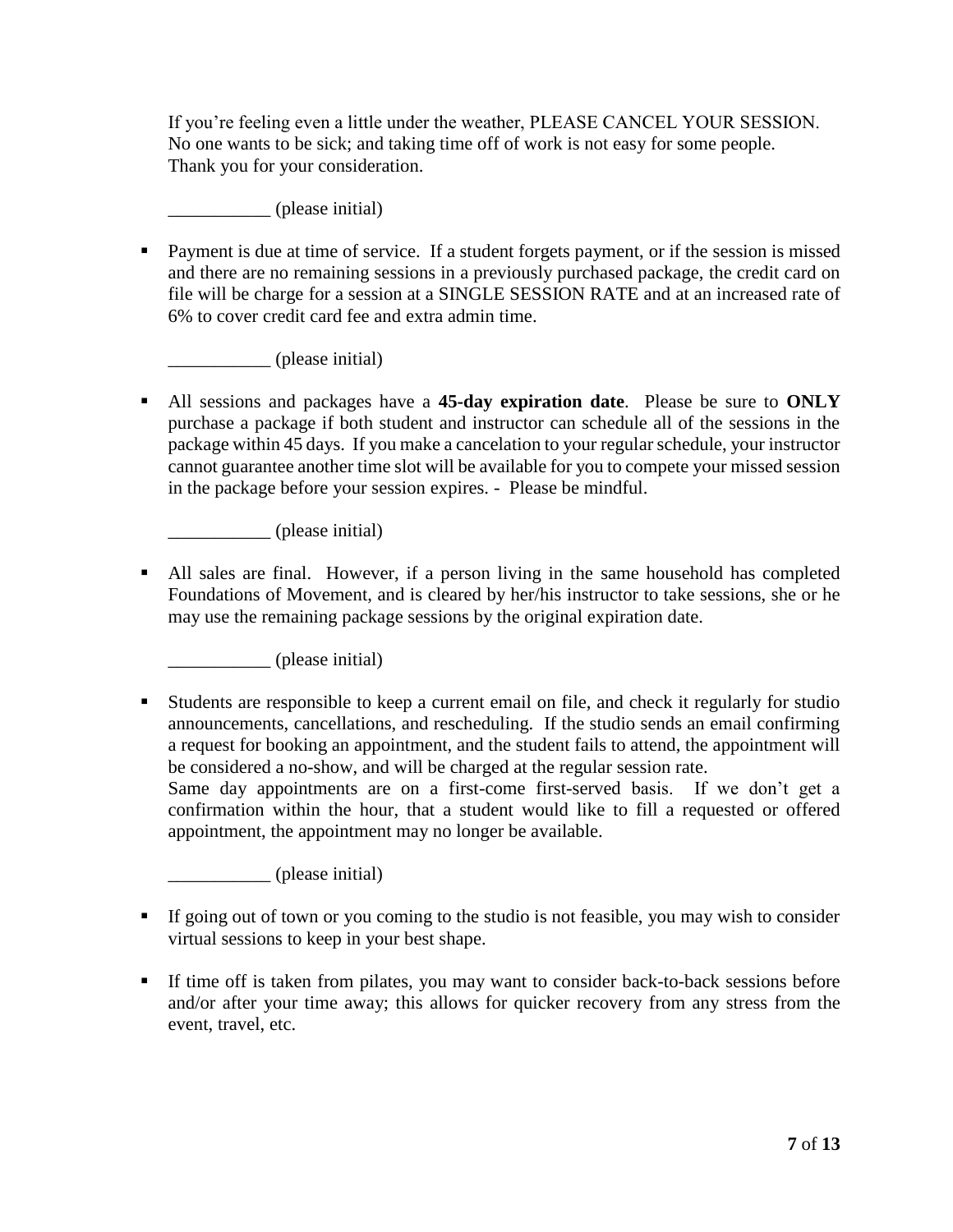- If a student's check is not honored by their bank, the student shall be charged for the actual bank charges incurred by PCWG. If a student fails to pay the amount of the dishonored check plus bank fees within one week of being notified by PCWG of the dishonored check, PCWG will charge the student's credit card on file, as set forth above.
- Rescheduling a standing appointment more than twice within 30 days may result in losing a standing time slot, or an inability of your instructor to further accommodate your rescheduling needs.
- If there is only one person in a group class, your instructor may elect to offer a private session at a private session rate, or to cancel the class for that day.
- **PCWG** may cancel a semi-private session or small group class if there is consistent low attendance.
- Unless a session is confirmed by your instructor, the session is not officially scheduled. Please schedule as early as possible.
- Sessions must be scheduled by the requesting student, parent or guardian.
- **PCWG** allows "in-house" transfers/sharing of packages to one previously established student within the same household.

Please refer back to this online document, as needed, for reference.

This Agreement supersedes all prior oral or written agreements, understandings, or representations. Students affirm that they are not relying on any representations not contained in this Agreement.

I HAVE READ ALL POLICIES AND FULLY UNDERSTAND THEIR CONTENTS. I VOLUNTARILY AGREE TO THE TERMS AND CONDITIONS OF PILATES CENTER OF WINTER GARDEN, LLC POLICIES.

Signature, or Signature of Consenting Parent or Guardian:

Date:

Printed Name of Student:\_\_\_\_\_\_\_\_\_\_\_\_\_\_\_\_\_\_\_\_\_\_\_\_\_\_\_\_\_\_\_\_\_\_\_\_\_\_\_\_\_\_\_\_\_\_\_\_\_\_

Printed Name of Parent or Legal Guardian\_\_\_\_\_\_\_\_\_\_\_\_\_\_\_\_\_\_\_\_\_\_\_\_\_\_\_\_\_\_\_\_\_\_\_\_\_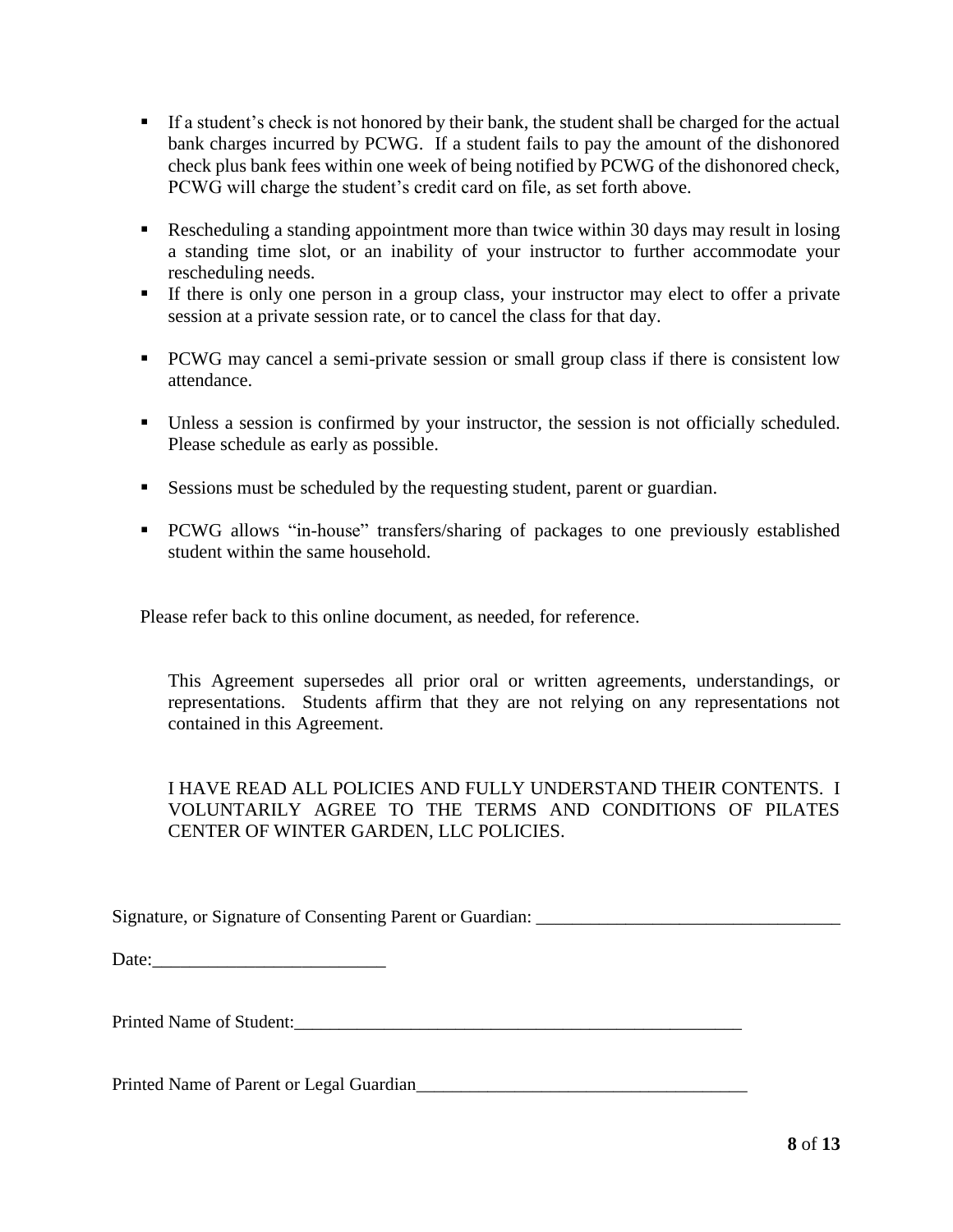#### RELEASE OF LIABILITY AND ASSUMPTION OF RISK

The individual named below ("I" or "me") desires to participate in the Pilates method of physical conditioning (the "Activity" or "Activities") provided by Pilates Center of Winter Garden, LLC, (the "Company" or "we"), whether at the Company's facility or through Online instructions. As lawful consideration for being permitted by the Company to participate in the Activity, I acknowledge the statements of Company herein and agree to all the terms and conditions set forth in this agreement (the "Agreement").

I understand and acknowledge that the Activity includes, but is not limited to, instruction in the Pilates method of physical conditioning, as well as the use of various Pilates equipment, and hands-on assisted stretching by the instructor(s). I understand and acknowledge that Pilates is a unique activity and that the instructors are not licensed massage therapists, physical therapists, physicians, nutritionists, or other licensed health care professionals. I understand and acknowledge that participation in the Activity could lead to physical injury.

I agree that if I am unsure of my ability to perform a certain exercise, I will ask my instructor and obtain a modification, if needed, prior to attempting an exercise. I acknowledge and understand that I am solely responsible for executing all modifications I have been given. I agree to properly utilize all equipment as instructed. For example, in any exercise where my hips are elevated above my head, I will lower the headrest completely to avoid injury.

We recommend that you consult your physician before commencing this or any other exercise program. Not all exercise is suitable for everyone, and the Activity, or any exercise program, may result in injury. We advise you take care when assessing your ability to do the exercises, particularly if you have a medical condition or particular injury. If you feel pain, discomfort, dizziness, irregular heartbeat, bleeding or other health concerns, stop doing the exercises immediately. If you think you may be suffering from any medical condition, you should seek immediate medical attention from your doctor. Do not delay seeking medical advice, disregard medical advice, or discontinue medical treatment because of instruction, information or guidance we have provided you.

In any online instruction that I undertake with the Company, I understand that the instructor will provide me with step-by-step instruction on completing the exercise in a safe manner, however I further understand that the instructor is unable to observe me as well as he or she would if I were in the presence of the instructor while I am performing the exercises. If I am unable to complete the exercise due to physical limitation or lack of understanding I will stop immediately, and I WILL NOT attempt. If I do attempt, I will be liable for any injury I may sustain. If I am participating online from a remote location, it is my responsibility to make sure that the equipment that I am using is safe, that I am wearing the appropriate clothing and footwear, that I am properly rested, hydrated, and nourished, my location is the appropriate temperature, and that I have adequate space at the location where I am performing to safely perform the exercises. Whether online or in the studio, I agree to solicit instructor feedback or to ask questions about any exercise or move that I feel I am having difficulty performing or which I may be doing incorrectly.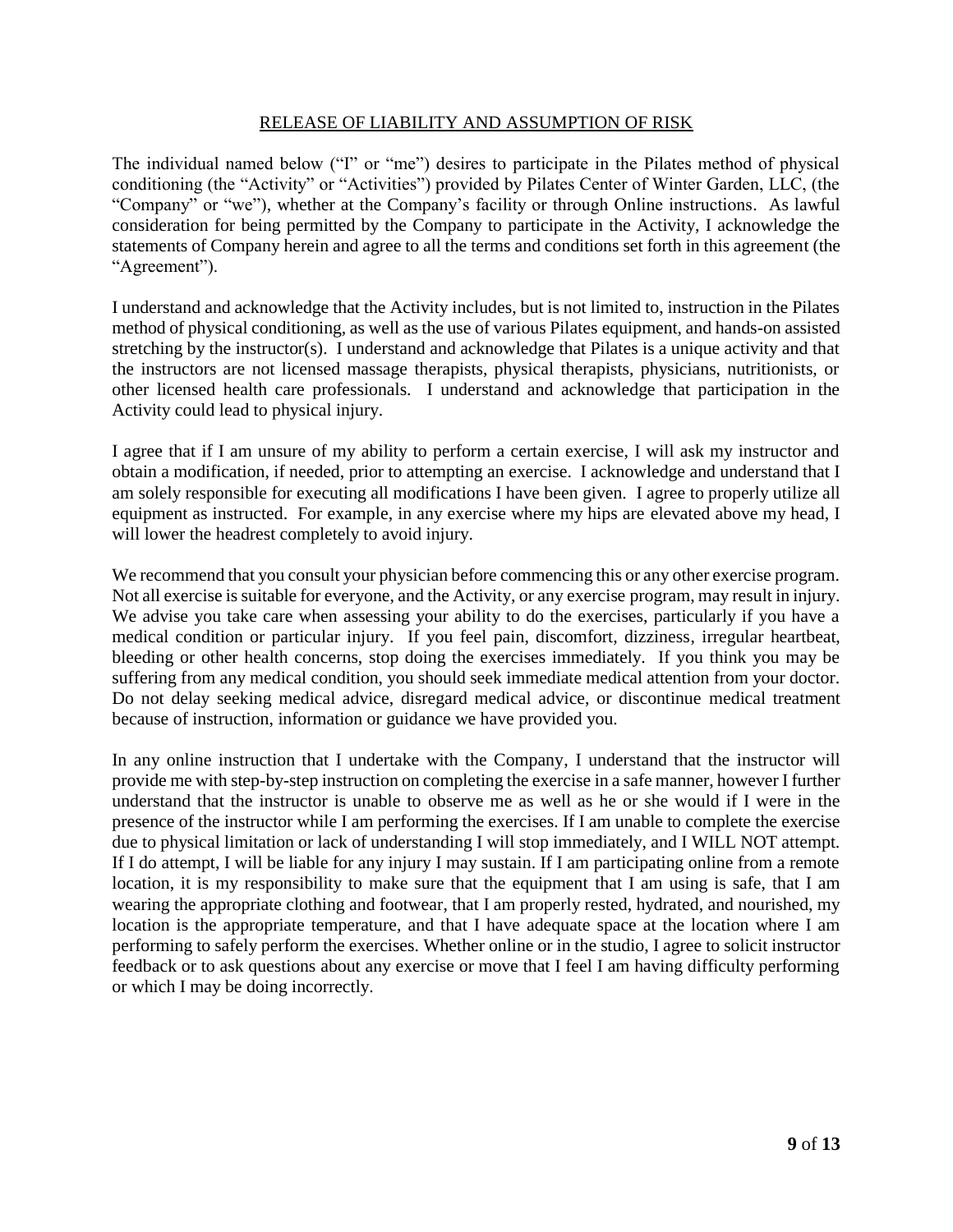I agree to inform Company of any physical condition or disability, pre-existing, current, or which develops in the future, arising from my participation in the Activities or otherwise, which might prevent or limit my ability to participate in the Activities. I understand that the Company may require that I obtain a medical clearance from my physician before participating in the Activities. If my medical condition changes I will request a medical clearance form from the Company, will have the form completed by my physician, and will return the completed form to the Company. I agree that any failure to advise Company of any such conditions or to obtain a medical clearance, or updated medical clearance, and any consequences thereof, are solely my responsibility.

I AM AWARE AND UNDERSTAND THAT THE ACTIVITIES ARE DANGEROUS ACTIVITIES AND INVOLVE THE RISK OF SERIOUS INJURY AND/OR DEATH AND/OR PROPERTY DAMAGE. I ACKNOWLEDGE THAT INJURIES MAY OCCUR FROM MALFUNCTION OR FAILURE OF EQUIPMENT OR EQUIPMENT COMPONENTS. I ACKNOWLEDGE THAT ANY INJURIES THAT I SUSTAIN MAY BE COMPOUNDED BY NEGLIGENT EMERGENCY RESPONSE OR RESCUE OPERATIONS OF THE COMPANY. I ACKNOWLEDGE THAT I AM VOLUNTARILY PARTICIPATING IN THE ACTIVITIES WITH KNOWLEDGE OF THE DANGER INVOLVED AND HEREBY AGREE TO ACCEPT AND ASSUME ANY AND ALL RISKS OF INJURY, DEATH, OR PROPERTY DAMAGE, WHETHER CAUSED BY THE NEGLIGENCE OF THE COMPANY OR OTHERWISE.

I expressly waive and release any and all claims, now known or hereafter known in any jurisdiction throughout the world, against the Company, and its officers, directors, employees, contractors, agents, attorneys, affiliates, members, successors, assigns, and all others acting on their behalf (collectively, "Releasees"), arising out of or attributable to the Activities, whether arising out of the negligence of the Company or any Releasees or otherwise. I covenant not to make or bring any such claim against the Company or any other Releasee, and forever release and discharge the Company and all other Releasees from liability under such claims.

I shall defend, indemnify, and hold harmless the Company and all other Releasees against any and all losses, damages, liabilities, deficiencies, claims, actions, judgments, settlements, interest, awards, penalties, fines, costs, or expenses of whatever kind, including reasonable attorney fees, and the costs of enforcing any right to indemnification under this Agreement, and the cost of pursuing any insurance providers, incurred by the indemnified party, arising out or resulting from any claim of a third party related to the Activities.

This Agreement constitutes the sole and entire agreement of the Company and me with respect to the subject matter contained herein and supersedes all prior and contemporaneous understandings, agreements, representations, and warranties, both written and oral, with respect to such subject matter. If any term or provision of this Agreement is invalid, illegal, or unenforceable in any jurisdiction, such invalidity, illegality, or unenforceability shall not affect any other term or provision of this Agreement or invalidate or render unenforceable such term or provision in any other jurisdiction. This Agreement is binding on and shall inure to the benefit of the Company and me and their respective successors and assigns. All matters arising out of or relating to this Agreement shall be governed by and construed in accordance with the internal laws of the State of Florida without giving effect to any choice or conflict of law provision or rule (whether of the State of Florida or any other jurisdiction). Any claim or cause of action arising under this Agreement may be brought only in the federal and state courts located in Orange County, Florida and I hereby consent to the exclusive jurisdiction of such courts.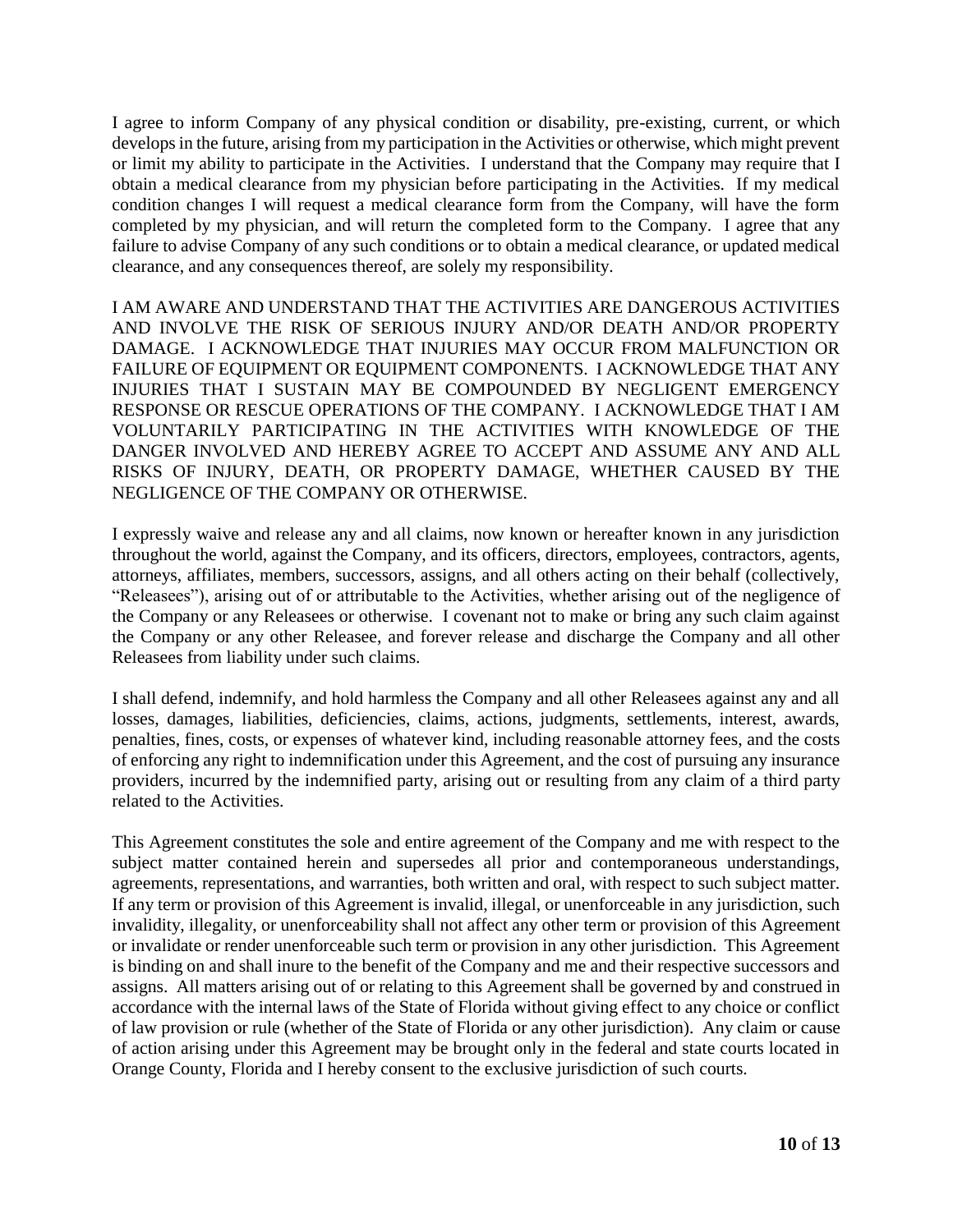#### **BY SIGNING, I ACKNOWLEDGE THAT I HAVE READ AND UNDERSTOOD ALL OF THE TERMS OF THIS AGREEMENT AND THAT I AM VOLUNTARILY GIVING UP SUBSTANTIAL LEGAL RIGHTS, INCLUDING THE RIGHT TO SUE PILATES CENTER OF WINTER GARDEN, LLC.**

| Printed Name                                               |  |
|------------------------------------------------------------|--|
| Signature of consenting Parent or Guardian, if applicable: |  |
|                                                            |  |
|                                                            |  |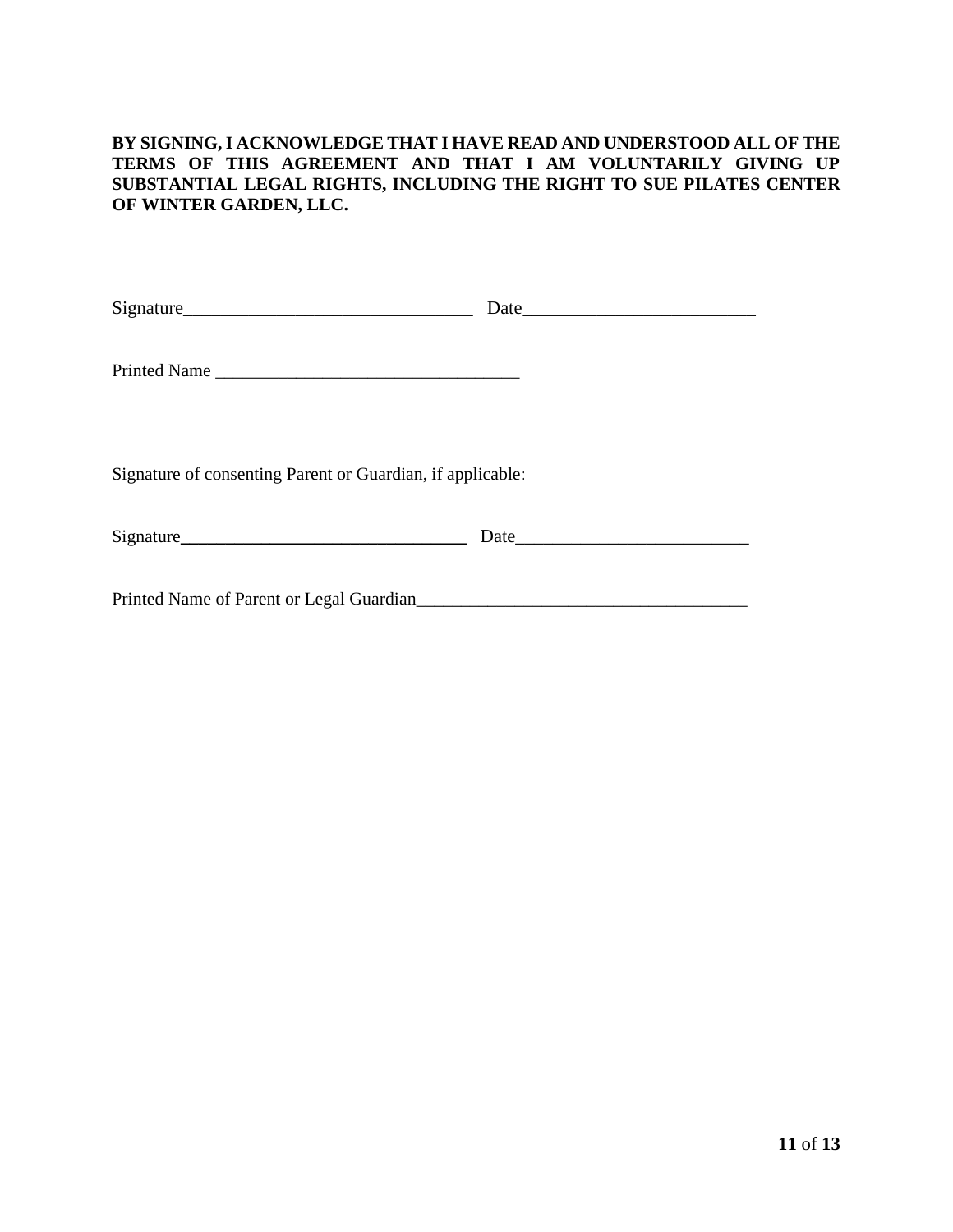#### **Waiver of Liability Relating to Coronavirus/COVID-19**

The novel coronavirus, COVID-19, has been declared a worldwide pandemic by the World Health Organization. COVID-19 is reported to be extremely contagious. The state of medical knowledge is evolving, but the virus is believed to spread from person-to-person contact and/or by contact with contaminated surfaces and objects, and in the air. People reportedly can be infected and show no symptoms and therefore spread the disease. The exact methods of spread and contraction are unknown, and there is no known cure. Evidence has shown that COVID-19 can cause serious and potentially life-threatening illness and even death.

Susan Hollister "Lily" d/b/a Pilates Center of Winter Garden LLC cannot prevent you [or your child(ren)] from becoming exposed to, contracting, or spreading COVID-19 while utilizing Susan "Lily" Hollister/Pilates Center of Winter Garden LLC services or premises. It is not possible to prevent the presence of the disease. Therefore, if you choose to utilize Susan Hollister "Lily"/Pilates Center of Winter Garden LLC services and/or enter onto Susan Hollister "Lily" /Pilates Center of Winter Garden LLC's premises you may be exposing yourself to and/or increasing your risk of contracting or spreading COVID-19.

ASSUMPTION OF RISK: I have read and understood the above warning concerning COVID-19. I hereby choose to accept the risk of contracting COVID-19 for myself and/or my children in order to utilize Susan Hollister "Lily"/Pilates Center of Winter Garden LLC's services and enter Susan Hollister "Lily"/Pilates Center of Winter Garden LLC's premises. These services are of such value to me [and/or to my children,] that I accept the risk of being exposed to, contracting, and/or spreading COVID-19 in order to utilize Susan Hollister "Lily"/Pilates Center of Winter Garden LLC's services and premises in person.

WAIVER OF LAWSUIT/LIABILITY: I hereby forever release and waive my right to bring suit against Susan Hollister "Lily"/Pilates Center of Winter Garden LLC's facility, and its owners, officers, directors, managers, officials, trustees, agents, employees, or other representatives in connection with exposure, infection, and/or spread of COVID-19 related to utilizing Susan Hollister "Lily"/Pilates Center of Winter Garden LLC's services and premises. I understand that this waiver means I give up my right to bring any claims including for personal injuries, death, disease or property losses, or any other loss, including but not limited to claims of negligence and give up any claim I may have to seek damages, whether known or unknown, foreseen or unforeseen.

CHOICE OF LAW: I understand and agree that the law of the State of Florida will apply to this contract.

I HAVE CAREFULLY READ AND FULLY UNDERSTAND ALL PROVISIONS OF THIS RELEASE, AND I FREELY AND KNOWINGLY ASSUME THE RISK AND WAIVE MY RIGHTS CONCERNING LIABILITY AS DESCRIBED ABOVE:

| $\sim$<br>Signature<br>________ | . |
|---------------------------------|---|
| $\blacksquare$<br>Date:         |   |